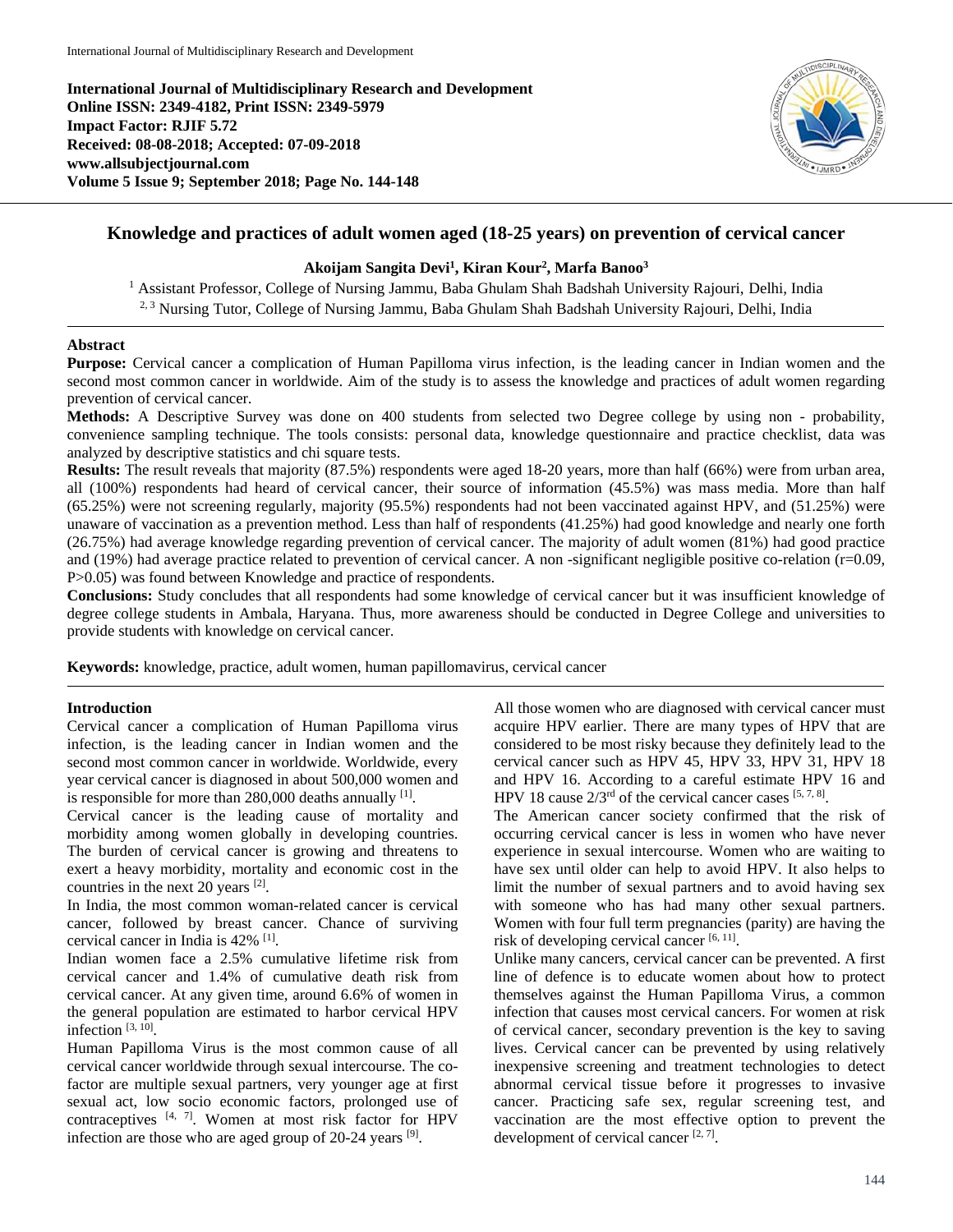## **Objective**

- To assess the level of knowledge and practices regarding prevention of cervical cancer among the adult women at the selected degree Colleges of Ambala Haryana.
- To determine the relationship between the knowledge and practices score regarding prevention of cervical cancer among the adult women at the selected degree college of Ambala Haryana.
- To seek the association between the knowledge and the practice score regarding prevention of cervical cancer among the adult women with the sample characteristics.

### **Methodology**

A Descriptive survey was done on 400 students from two degree college of age group (18-25years) who are studying at Sant Mohan Singh Khalsa college of Barara, Ambala and the SD college Ambala, Haryana India. Non-probability, Convenience Sampling Technique was used to select the sample from accessible population.

A Structured knowledge questionnaire and practices checklist was used on the basis of the objectives of the study.

#### **Data collection tool**

The following data collection tools were constructed to obtain data.

- Sample characteristics to assess the personal data.
- Structured knowledge questionnaire to assess the knowledge of adult women regarding prevention of cervical cancer.
- **Practices checklist to assess the practices of adult women** regarding prevention of cervical cancer.

## **Development of the tool**

A structured knowledge questionnaire was constructed to assess the knowledge of adult women regarding prevention of cervical cancer. The tools were prepared based on:

- **The extensive review of literature and non-research** literature, seeking the opinion of experts, formal and nonformal discussion with peer group.
- Item writing was done after preparing a blueprint specifying the domains of objectives (knowledge, comprehension, and application).
- Content validity.
- Reliability.
- Pilot study

### **Description of the tools**

The structured knowledge questionnaire comprised of three sections:

Section I: It comprised of 8 items seeking information pertaining to background data such as: age, religion, educational status, family monthly income, place of residence, dietary pattern, Family members as health Profession and, previous knowledge about cervical cancer.

**Section-II:** It comprised of 34 knowledge questionnaire regarding prevention of cervical cancer.

All the items were multiple choices with four options. Each items had a single correct answer. Every correct answer was awarded a score of one and every wrong answer awarded zero score. The maximum possible score was 34 and the minimum possible score was zero.

## **The score obtained by the adult women were arbitrarily categorized into 4 levels, so given below**

| Very good     | $81 - 100\%$ |
|---------------|--------------|
| Good          | 71 - 80%     |
| Average       | $50 - 70%$   |
| Below average | $< 50\%$     |

**Section-III:** This section consists of 21 practices checklist which are based on the practice of adult women on prevention of cervical cancer.

Each right (Yes) question consists maximum score one and minimum score zero for every wrong response (No).

### **The score obtained by the adult women were arbitrarily categorized into 3 levels, so given below**

| Good    | $>71\%$ |
|---------|---------|
| Average | 38-71%  |
| Poor    | $<38\%$ |

### **Validity and reliability of the tools**

Content validity of the develop tools was obtained by submitting tools to seven experts. Experts were requested to judge the items for clarity, relevance, appropriateness, an meaning fullness for the purpose of the study to give their opinion and suggestions on the content, its coverage, organization presentation and language. Modification of the tool was done after careful review and discussion with experts. Reliability of Structured Knowledge Questionnaire and practices checklist was computed by using Kuder & Richardson (Kr20) and Inter-Rater formula, the reliability value was 0.8 and 0.82 respectively. The tool was found to be valid, reliable and feasible for the purpose of the study.

### **Data collection technique**

A self-report (paper- pencil technique) was considered to be most appropriate for collecting data related to knowledge of adult women. The structured tools with close ended items are efficient, easy to administer and analysis.

### **Procedure for data collection**

Data was collected from 400 adult students from two Degree College who fulfilled the inclusion criteria. Formal administrative permission was obtained from the concerned authority before conducting the study. Self-introduction and overview to the nature of the study were given to the participants. The knowledge questionnaires were administered to the participants. The average time taken to collect the data was 40-45 minutes. All participants cooperated well with the investigator during data collection.

### **Ethical consideration**

Ethical approval was taken from the institutional ethical committee for conducting the study. Consent form was prepared for the study respondent regarding their willingness to participate in the research project was explained to the participant verbally and assurance of confidentiality was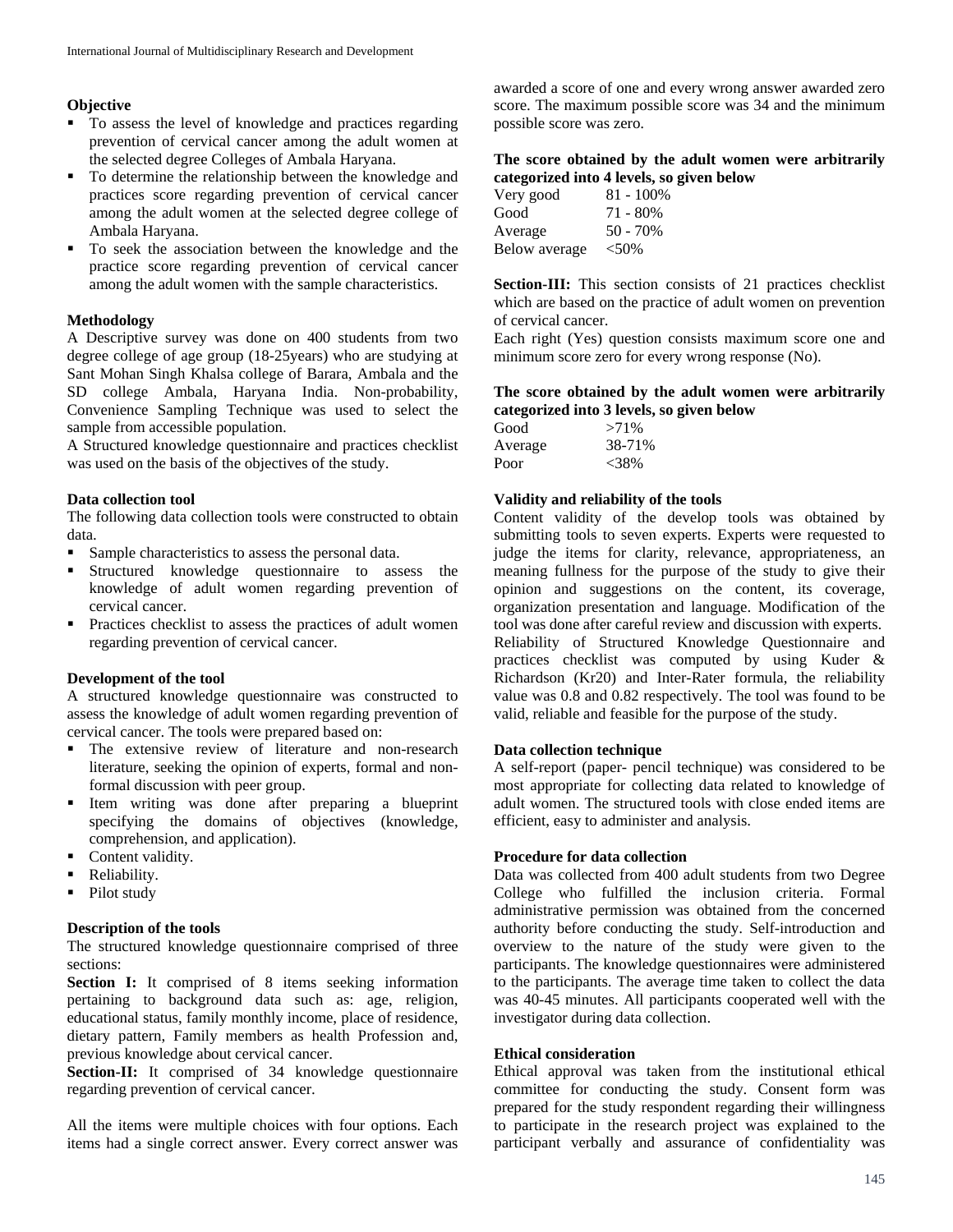#### given.

#### **Plan for data analysis**

The data would be analyzed by using descriptive statistics and chi square tests.

#### **Results**

#### **Section I:** Sample characteristics

The findings of the present study shows that majority of the respondents (87.5%) were in the age group of 18-20 years, (72.25%) were belongs to Hindu religion, (74%) were B.A in educational status. More than half of the respondents (66%) were from urban area, (69%) were Vegetarian, (86.75%) had no family member as health profession, (100%) all the respondents had heard about cervical cancer and their source of information (45.5%) was mass media.

**Section II:** Findings regarding the assessment of level of knowledge and practice regarding prevention of cervical cancer among the adult women.

Less than half of the respondents (41.25%) had good knowledge, (26.75%) had average knowledge, (18.25%) had below average knowledge and (13.75%) had very good knowledge (Table 1).

**Table 1:** Description of respondents according to level of knowledge. N=400

| Grade                                             | <b>Score</b> | <b>Percentage</b> | <b>Frequency</b> | Frequency percentage $(\% )$ |  |  |
|---------------------------------------------------|--------------|-------------------|------------------|------------------------------|--|--|
| Very Good                                         | 28-34        | 81-100            |                  |                              |  |  |
| Good                                              | 24-27        | 71-80             | 165              | 41.25                        |  |  |
| Average                                           | 18-23        | 50-70             | 107              | 26.75                        |  |  |
| Below average                                     | $1 - 17$     | د50               |                  | 18.25                        |  |  |
| $\cdots$<br>$\sim$ $\sim$ $\sim$ $\sim$<br>$\sim$ | $\sim$       |                   |                  |                              |  |  |

Maximum Score  $=$  34 Minimum score  $=$  0

The data presented in Table: 2 indicates that the mean (21.74), median (23) and SD (5.528) of the adult women regarding prevention of cervical cancer.

**Table 2:** Mean median and SD of the knowledge of respondents. N=400

| Test                                               | Group |  |  | <b>Range Mean Median SD</b> |       |
|----------------------------------------------------|-------|--|--|-----------------------------|-------|
| Score of knowledge Adult women 6-32 21.74 23       |       |  |  |                             | 5.528 |
| $M_{\rm evi}$ mum seere $= 24$ Minimum seere $= 0$ |       |  |  |                             |       |

 $Maximum score = 34 Minimum score = 0$ 

The respondents had good knowledge in the area of anatomy and definition of cervical cancer with mean, mean percentage and SD as (2.13, 71+0.97), and complications (2.02, 67.93+ 0.94) Table: 3. The adult women had average knowledge in the area of side effects  $(0.67, 66.75+ 0.47)$  causes & etiology (4.64, 66.29+1.61), treatment (1.94, 64.58+1.03), signs & symptoms (2.50, 62.44+1.04). And the respondents had poor knowledge in the area of prevention  $(5.56, 61.72+1.81)$ , prognosis (1.19, 59.63+0.69), diagnosis (1.10, 54.75+0.77) (Figure 1).

| <b>Table 3:</b> Mean, mean percentage, median and SD of the area-wise knowledge of respondents. N=400 |  |
|-------------------------------------------------------------------------------------------------------|--|
|                                                                                                       |  |

| <b>Content area</b>                       | <b>Mean</b> | Mean percentage | <b>Median</b>  | <b>SD</b> | Rank |
|-------------------------------------------|-------------|-----------------|----------------|-----------|------|
| Anatomy and definition of cervical cancer | 2.13        | 71              |                | 0.97      |      |
| Causes and etiology                       | 4.64        | 66.29           |                | 1.61      | IV   |
| Signs and symptoms                        | 2.50        | 62.44           |                | 1.04      | VI   |
| Diagnostic finding                        | 1.10        | 54.75           |                | 0.77      | IX   |
| Preventions                               | 5.56        | 61.72           | 6              | 1.81      | VII  |
| Treatment                                 | 1.94        | 64.58           | $\overline{c}$ | 1.03      |      |
| Side effects of drugs                     | 0.67        | 66.75           |                | 0.47      | Ш    |
| Complications                             | 2.02        | 67.93           | ာ              | 0.94      | П    |
| Prognosis                                 | 1.19        | 59.63           |                | 0.69      | VIII |

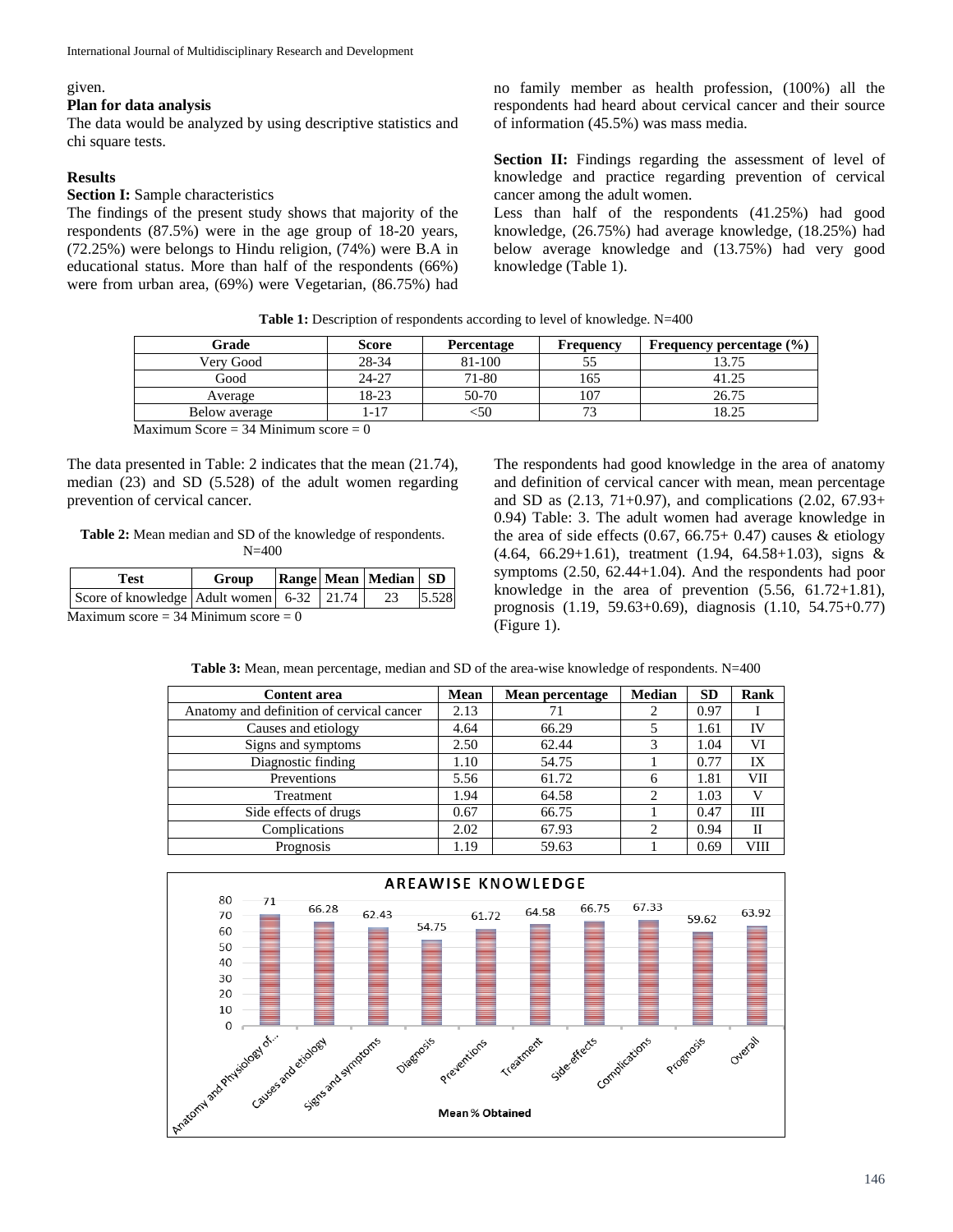**Fig 1:** Bar diagram showing the mean percentage of the level of knowledge.

Majority of (81%) of the respondents had good practice and only (19%) had average practice and no one had poor practice and mean (17.55), median (18) and SD (2.31) of the adult women regarding prevention of cervical cancer has shown in Table 4.

**Table 4:** Frequency and percentage distribution of respondents according to level of practice. N=400

| Grade                                    | <b>Score</b> | Percentage | <b>Frequency</b> | <b>Frequency</b><br>percentage $(\% )$ |
|------------------------------------------|--------------|------------|------------------|----------------------------------------|
| Good                                     | 16-21        | $>71\%$    | 324              | 81%                                    |
| Average                                  | $8 - 15$     | 38-71%     | 76               | 19%                                    |
| Poor                                     | $0 - 7$      | $<$ 38%    |                  |                                        |
| Maximum $Score = 21$ Minimum $Score = 0$ |              |            |                  |                                        |

laximum Score =21 Minimum Score=0

More than half (65.25%) were not screening regularly, majority (95.5%) respondents had not been vaccinated against HPV, and (51.25%) were unaware of vaccination as a prevention method.

**Section III:** Findings regarding the relationship between knowledge and practice of adult women.

Co-relation of the knowledge score of adult women mean score (21.73) and SD (5.52), practice score of adult women mean score (17.54) and SD (2.31) and the co-relation value is 0.09 (Figure 2). The results show that there was no significant relationship between knowledge and practice of respondents.



**Fig 2:** Scatter diagram showing the relationship between knowledge and practice score.

The results conclude that there was a non-significant negligible positive co-relation (r=0.09, P>0.05) was found between Knowledge and practice of adult women regarding prevention of cervical cancer; hence knowledge and practice exist independently.

**Section IV:** Findings regarding the association between knowledge and practice of adult women with sample characteristics.

There was significant association between knowledge score of adult women with no family members as health profession.

There was significant association between practice scores of adult women with place of residence.

The respondent's knowledge and practice is increases with residing in urban area and their source of information was mass media.

### **Discussion**

Majority of the respondents (87.5%) were in the age group of 18-20 years, (72.25%) were belongs to Hindu religion. More than half of the respondents (66%) were from urban area, (69%) were Vegetarian, (86.75%) had no family member as health profession, (100%) all the respondents had heard about cervical cancer and their source of information (45.5%) was mass media.

A study conducted on Knowledge, attitudes, practices, and perceived risk of cervical cancer among Kenyan women: results reveal that 91% of the surveyed women had heard of cancer, only 29% of the 388 surveyed women had previously heard of cervical cancer and their source of information from health care workers [12].

Less than half of the respondents (41.25%) had good knowledge, (26.75%) had average knowledge, (18.25%) had below average knowledge and only (13.75%) had very good knowledge.

Area-wise knowledge, the respondents had good knowledge in the area of anatomy, definition & complications. The adult women had average knowledge in the area of side effects, causes, treatment, signs & symptoms and poor knowledge in the area of prevention, prognosis and diagnosis.

A study conducted by Tan Y *et al*, Mass media was most common source of information. The knowledge level of respondents on cervical cancer and its prevention was not satisfactory despite their positive attitude on prevention [13].

More than half (65.25%) were not screening regularly, nearly all (95.5%) respondents had not been vaccinated against HPV, and (51.25%) were unaware of vaccination as a prevention method.

Study conducted by Kamzol W, *et al*. Assessment of knowledge about cervical cancer and its prevention among female students aged 17-26 years. Result reveal nearly all respondents (98.5%) had heard of cervical cancer, 89.4% were aware risk of death associated with cervical cancer, and 44.8% believed the disease could affect them in the future. Most (91.5%) respondents had not been vaccinated against HPV, 47.9% did not know where to go to get vaccinated, and 30.1% were unaware of vaccination as a prevention method [14].

The co-relation between the knowledge and practice score shows that there was a non-significant negligible positive corelation (r=0.09, P>0.05) was found hence, knowledge and practice exists independently.

### **Conclusion**

The study concludes that all the respondents had heard about cervical cancer, majority (87.5%) respondents were aged 18- 20 years, more than half (66%) were from urban area. More than half (65.25%) were not screening regularly, majority (95.5%) respondents had not been vaccinated against HPV, and (51.25%) were unaware of vaccination as a prevention method. The respondents had poor knowledge in the area of prevention, prognosis and diagnosis of cervical cancer.

The respondent's knowledge is increases with residing in urban area and their source of information was mass media. Thus, more awareness programs should be conducted in Degree College and universities to provide students with knowledge on prevention of cervical cancer.